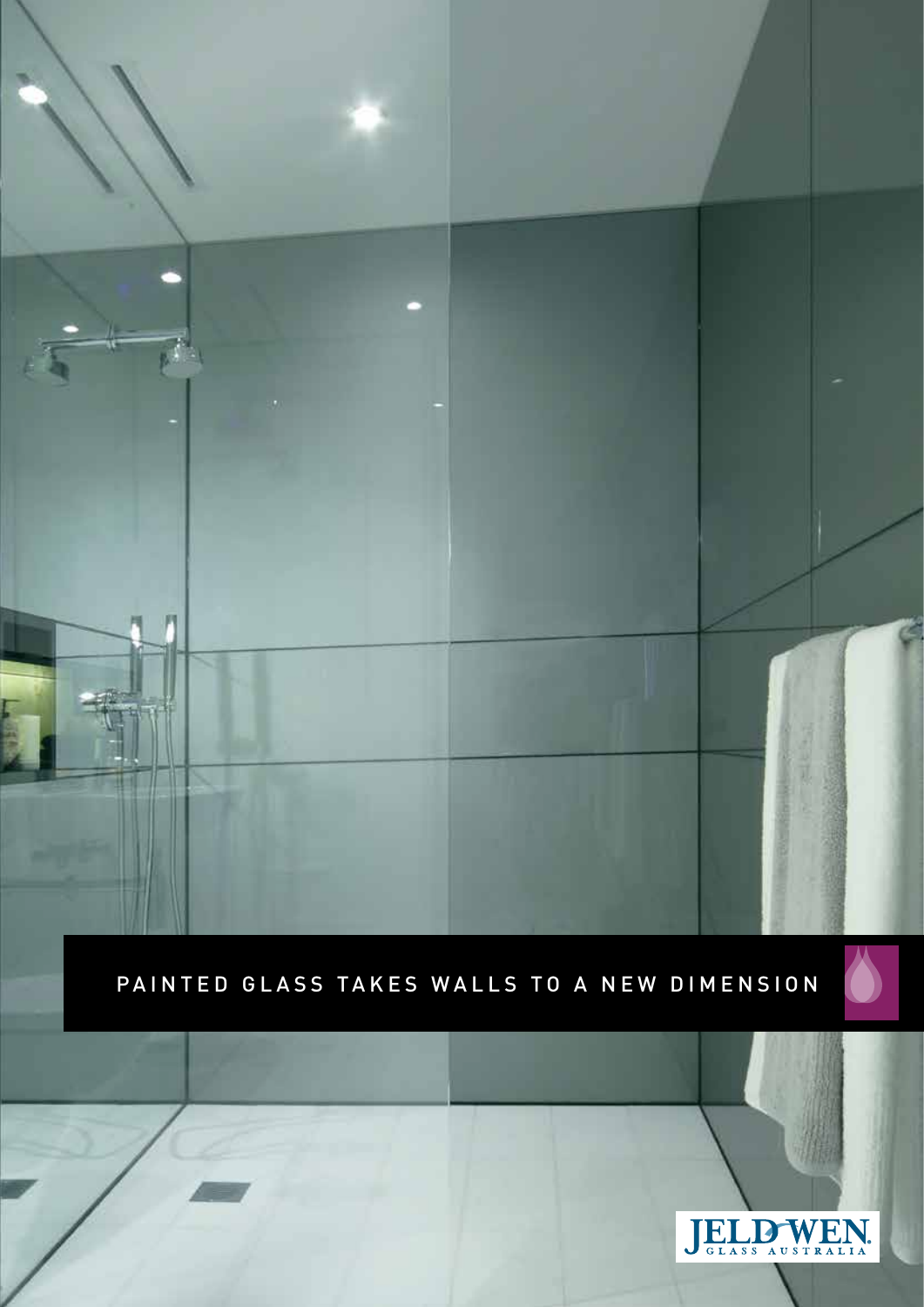## Splashes of Contemporary Style

#### Painted Glass complements contemporary architectural design

Glass is one of the most versatile materials used in Australia today. Whether dramatically bold or subtly elegant, glass can transition from traditional architectural form through to innovative, contemporary statements in urban design.

What started out as an alternative to a few courses of tiles behind a vanity or sink has grown to become a new way of designing, building and decorating both commercial and domestic interiors.

Perfect for all surfaces that require a tough, flat, high gloss finish, Painted Glass panels look stunning as splashbacks, cupboard doors, shelves, bench tops, internal doors and a myriad of wall applications from bathrooms to entrance halls.

From its origins as a splashback option to replace tiles in bathrooms and kitchens, Painted Glass comes complete with many practical advantages:

- + From an aesthetic perspective, the number of joints across all applications is limited through the size of single panel or a limited number of panels depending on surface area requirements
- + When compared to a tile finish, Painted Glass avoids the issue of dirt and grime found in tile grout
- Painted Glass is easy to clean
- With paint being applied to the surface next to the wall or specific surface, the Painted Glass cannot be scratched, nor will it loose colour through fading

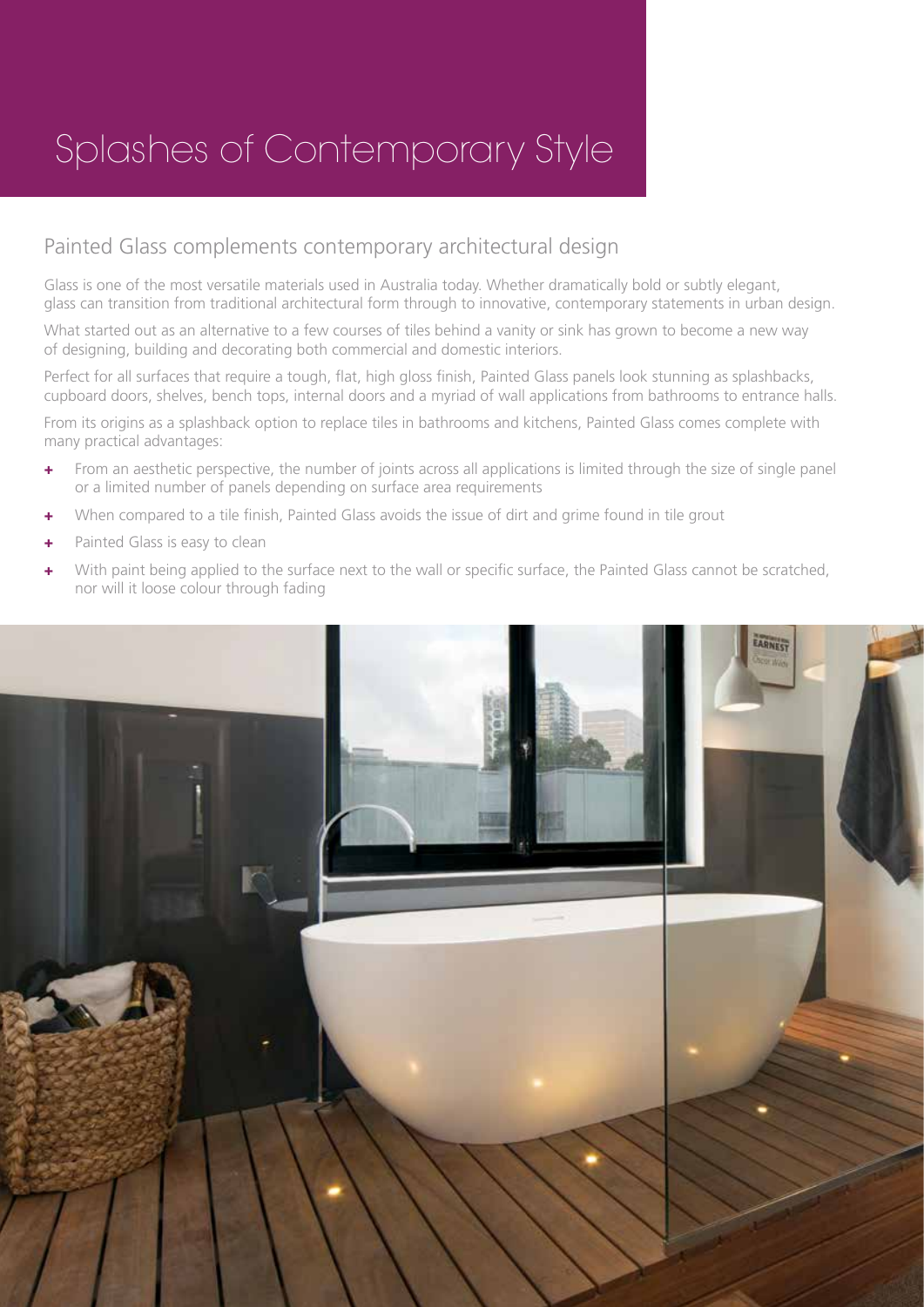# The Art of Painted Glass

#### Colour your world to reflect your personality and style

Painted Glass is a solid colour applied directly to toughened glass. The colour can be matt or metallic and is suitable for clear, low iron or acid etched glass.

The JELD-WEN Glass Australia process involves the toughened glass passing through a computer programmed spray booth, where panels lie horizontally. They are sprayed by a 4 head nozzle to ensure colour accuracy and an even paint distribution. The panels are then put through a drying process that ensures effective adhesion to the glass surface.



Glass can transition from traditional architectural form through to contemporary statements in urban design.



### ALWAYS A BRILLIANT MATCH WITH OUR COLOUR MATCHING SERVICE

Our standard range of colours is anything but standard! That's because our colour matching service provides you the opportunity to custom match to any reference fabric, wall colour or accessory statement piece to truly reflect your personal style or interior design theme.

To ensure colour accuracy, should further panels be required after an initial project has been completed, records and paint batches are stored for up to 3 months.

Painted Glass is available on both clear and low iron glass to ensure colour accuracy. However, it should be considered when choosing a Painted Glass colour, that the iron content in glass distorts the glass colour slightly to create a familiar greenish tint. To minimise, and virtually negate this effect, we recommend using low iron glass – especially when lighter Painted Glass finishes are selected.